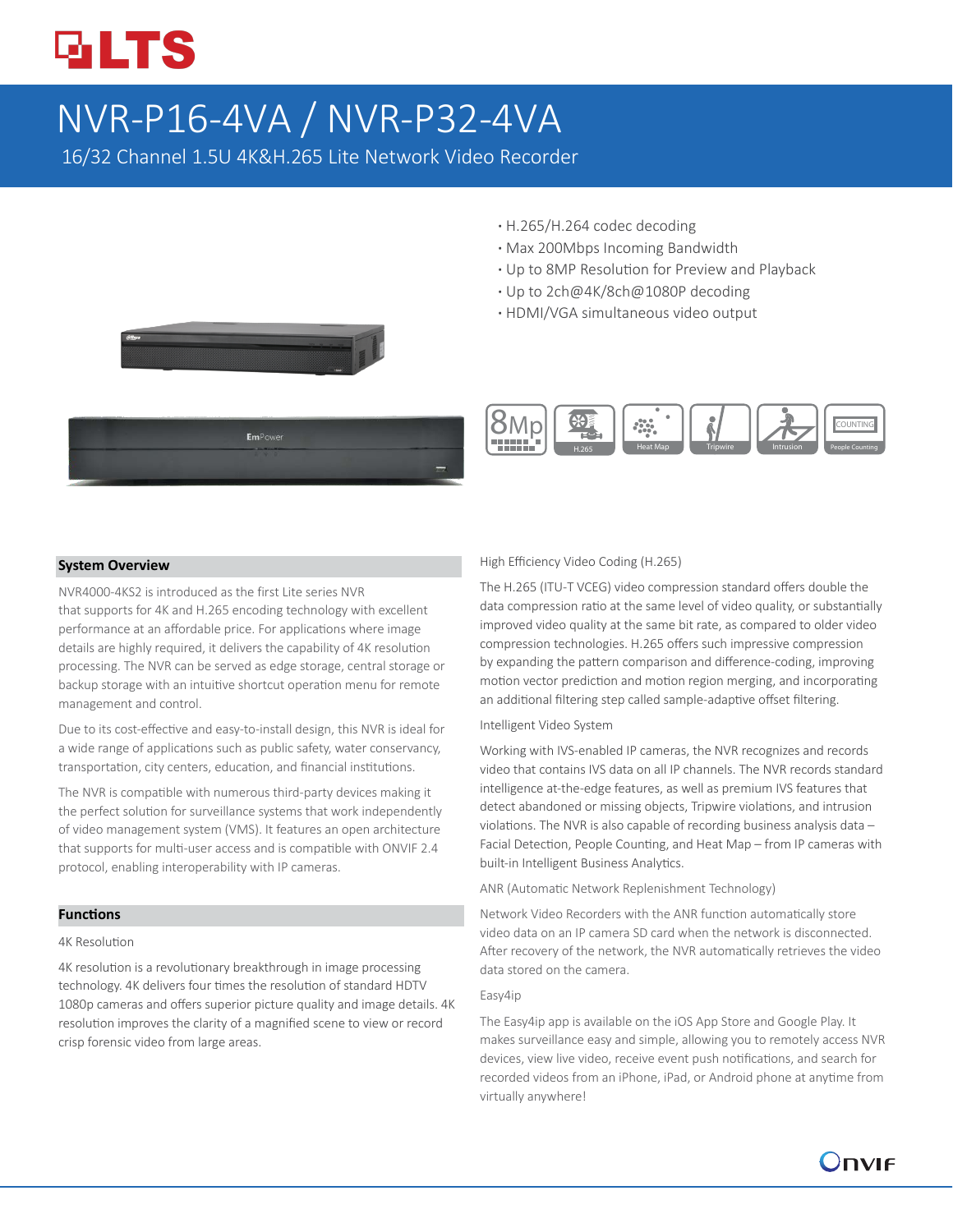#### **Technical Specification**

#### System

| Main Processor           | Quad-core embedded processor                                                                                      |  |
|--------------------------|-------------------------------------------------------------------------------------------------------------------|--|
| <b>Operating System</b>  | <b>Embedded LINUX</b>                                                                                             |  |
| Aduio and Video          |                                                                                                                   |  |
| IP Camera Input          | 16/32 Channel                                                                                                     |  |
| Two-way Talk             | 1 Channel Input, 1 Channel Output, RCA                                                                            |  |
| Display                  |                                                                                                                   |  |
| Interface                | 1 HDMI, 1 VGA                                                                                                     |  |
| Resolution               | HDMI: 3840×2160, 1920×1080, 1280×1024,<br>1280×720                                                                |  |
|                          | VGA: 1920×1080, 1280×1024, 1280×720                                                                               |  |
| <b>Decoding Capacity</b> | 2ch@4K 30fps, 8ch@1080P 30fps                                                                                     |  |
| Multi-screen Display     | 16CH: 1/4/8/9/16                                                                                                  |  |
|                          | 32CH: 1/4/8/9/16/25/36                                                                                            |  |
| <b>OSD</b>               | Camera title, Time, Camera lock, Motion detection,<br>Recording                                                   |  |
| Recording                |                                                                                                                   |  |
| Compression              | H.265/H.264                                                                                                       |  |
| Resolution               | 8Mp/ 6Mp/ 5MP/ 4MP/ 3MP/ 1080P/ 1.3MP/ 720P<br>etc.                                                               |  |
| <b>Record Rate</b>       | 200Mbps                                                                                                           |  |
| <b>Bit Rate</b>          | 16Kbps ~ 20Mbps Per Channel                                                                                       |  |
| Record Mode              | Manual, Schedule (Regular, Continuous), MD<br>(Video detection: Motion Detection, Tampering,<br>Video Loss), Stop |  |
| Record Interval          | 1~120 min (default: 60 min), Pre-record:<br>1~30 sec, Post-record: 10~300 sec                                     |  |

#### Video Detection and Alarm

| <b>Trigger Events</b>    | Recording, PTZ, Tour, Video Push, Email, Snapshot,<br><b>Buzzer and Screen Tips</b>                                                                           |  |
|--------------------------|---------------------------------------------------------------------------------------------------------------------------------------------------------------|--|
| Video Detection          | Motion Detection, MD Zones: 396 (22 $\times$ 18),<br>Video Loss and Tampering                                                                                 |  |
| Alarm input              | 16 Channel                                                                                                                                                    |  |
| <b>Relay Output</b>      | 4 Channel                                                                                                                                                     |  |
| Playback and Backup      |                                                                                                                                                               |  |
| Playback                 | 1/4/9/16                                                                                                                                                      |  |
| Search Mode              | Time /Date, MD and Exact Search<br>(accurate to second), Smart search                                                                                         |  |
| <b>Playback Function</b> | Play, Pause, Stop, Rewind, Fast play, Slow Play,<br>Next File, Previous File, Next Camera, Previous<br>Camera, Full Screen, Backup Selection, Digital<br>Zoom |  |

Backup Mode USB Device/Network

### Third-party Support Third-party Support Arecont Vision, Airlive, AXIS, Canon, Dynacolor, JVC, LG, Panasonic, Pelco, PSIA, Samsung, Sanyo, Sony, Watchnet and more Network Interface 2 RJ-45 Ports PoE N/A Network Function HTTP, HTTPS, TCP/IP, IPv4/IPv6, UPnP, RTSP, UDP, SMTP, NTP, DNS, IP Filter, PPPoE, DDNS, FTP, SNMP, IP Search (Support IP camera, DVR, NVS, etc.), Easy4ip Max. User Access 128 users Smart Phone iPhone, iPad, Android Interoperability ONVIF 2.4, SDK, CGI Storage Internal HDD 4 SATA III Ports, Up to 6 TB capacity for each HDD HDD Mode Single Auxiliary Interface USB 2 ports(1 USB2.0, 1 USB3.0) RS232 1 Port, for PC Communication and Keyboard RS485 1 Port, for PTZ Control Electrical Power Supply **AC100V** ~ 240V, 50 ~ 60 Hz Power Consumption < 11.7W(without HDD) Environmental Operating Conditions  $-10^{\circ}$ C ~ +55 $^{\circ}$ C (+14 $^{\circ}$ F ~ +131 $^{\circ}$ F), 86 ~ 106kpa Storage Conditions -20°C ~ +70°C (-4°F ~ +158°F), 0 ~ 90% RH Construction Dimensions 1.5U, 440mm×411.1mm×76mm  $(17.3" \times 16.2" \times 3.0")$ Net Weight 4.5kg (9.9 lb) (without HDD) Gross Weight 7kg(15.4 lb)(without HDD) Certifications CE EN55032, EN55024, EN50130-4, EN60950-1 FCC Part 15 Subpart B, ANSI C63.4-2014 UL UL60950-1